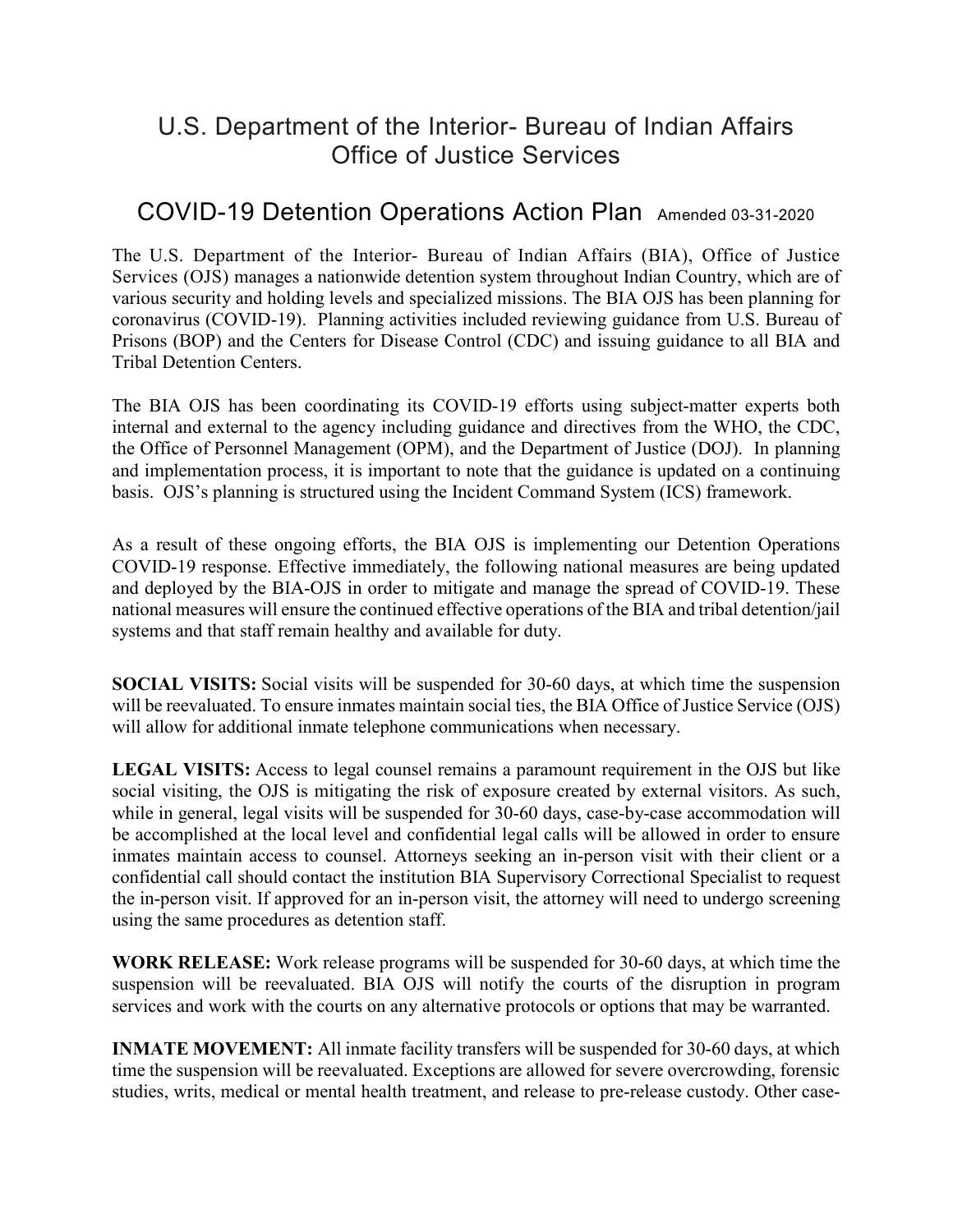by-case exceptions (e.g. for judicial proceedings) may be approved by the BIA Supervisory Correctional Officer. Admission of new inmates will continue with screening methods and proper protocols for incarceration.

**TRAINING:** All staff training, with the exception of basic staff training for new employees at the Federal Law Enforcement Training Center and the local facility, is suspended for 30 days at which time the suspension will be reevaluated. Any exceptions must be approved by the Director of BIA OJS.

**STAFF HIRING:** Staff hiring initiatives will continue.

**CONTRACTORS:** Contractor access to BIA OJS facilities will be restricted for 30-60 days to only those performing essential services or those who perform necessary maintenance on essential systems. Contractors who require access will be screened using the same procedures as staff prior to entry. Delivery of goods to include food and supplies will be receipt by a supervisor outside of the facility. Delivery of services such as laundry will be in receipt by a supervisor outside of the facility. Maintenance contractors who are approved for access, by the BIA Supervisory Correctional Officer/Supervisor will be screened using the same procedures as staff prior to entry.

**SCREENING OF STAFF:** Enhanced health screening of staff will be implemented. Such screening includes self-reporting and temperature checks for the next 30-60 days, at which time the process will be reevaluated.

**SCREENING OF INMATES:** The OJS manages an infectious disease management program as a matter of routine. To address the specific issues involving COVID-19, the OJS uses the following practices:

- All newly-arriving OJS or Tribal inmates are being screened for COVID-19 exposure risk factors and symptoms. All newly-arriving inmates shall be screened in the Sallyport or designated room outside of the booking area.
- Asymptomatic inmates with exposure risk factors are quarantined.
- Symptomatic inmates with exposure risk factors are isolated and tested for COVID-19 per local health authority protocols.

**MODIFIED OPERATIONS:** For the next 30-60 days, the BIA OJS will implement nationwide modified operations to maximize social distancing and limit group gatherings in our facilities. For example, depending on the facility's population and physical layout, the institution may implement staggered meal times, recreation, etc. These modifications will be re-evaluated in 30-60 days.

OJS and Tribal jails shall coordinate with the Indian Health Services and Tribal Court Systems, by location, on these initiatives to ensure that those agencies can adjust for impact to their operations.

OJS and Tribal jails shall coordinate with their tribal or CFR court and recommend that during the COVID-19 national emergency that only those offenders convicted of a crime of violence should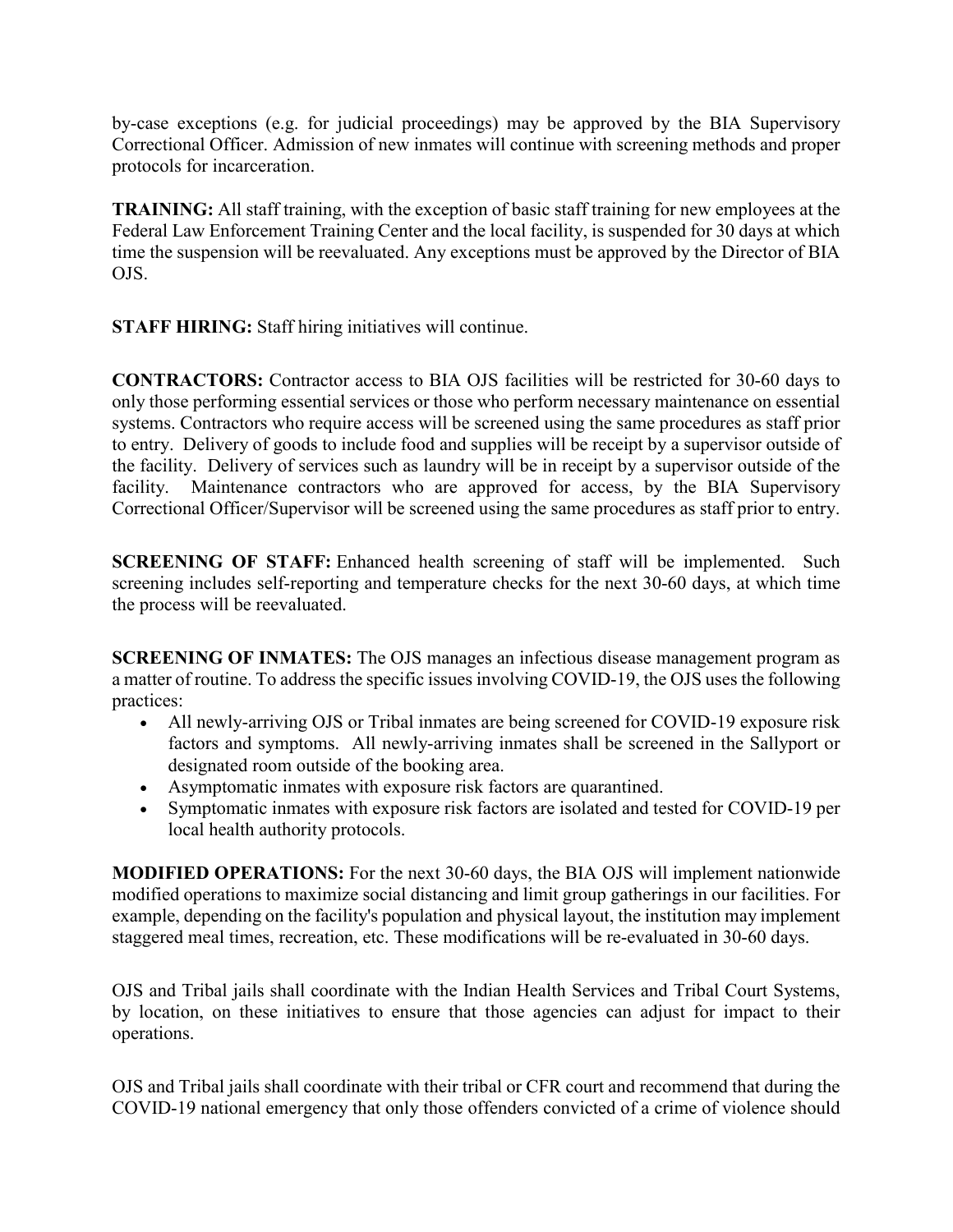be confined within the jail. The term "crime of violence" is defined in 18 U.S. Code § 16 which states:

(a) an offense that has as an element of the use, attempted use, or threatened use of physical force against the person or prop-erty of another, or

(b) any other offense that is a felony and that, by its nature, involves a substantial risk that physical force against the person or property of another may be used in the course of committing the offense.

BIA and Tribal programs in which utilize a contract facility to house inmates shall develop contingency plans should the contract facility need to adjust their operations, can no longer accept new inmates or must release existing inmates.

BIA and Tribal programs shall develop a contingency plan should staff levels decrease. Agency Human Resources (HR) shall be notified of the plan.

BIA and Tribal programs shall implement a social distancing for inmates by staggering day room time, meals, socializing, hygiene, video visitation, telephone calls, indoor/outdoor exercising, etc... Court appearances are considered as well with regard to video or telephonic conferencing. Staff shall receive training in the facility plan. Inmate movement shall be staggered through and transports are reduced to support the distancing.

BIA and Tribal programs shall implement an intensified cleaning and disinfecting plan by utilizing the CDC approved disinfectant cleaners (COVID-19) for normal detention facility and kitchen cleaning. When goods (food, laundry and supplies) come to the facility proper inventory, inspection and cleaning shall occur before they are shelved and ready to use.

**LOCAL HEALTH AUTHORITY:** According to the CDC, facilities with limited heath care should be consulting with the Health Care Authorities (Indian Health Services, Tribal Health, County/Regional Clinics or Hospitals, etc.) in response to the suspected and confirmed COVID-19 cases. This plan is developed by both the detention center and the local health authority to include protocols of the preparation, prevention and management of COVID-19. The BIA and Tribal Detention Centers shall designate space for medical quarantine for suspected inmates and medical isolation for confirmed cases of COVID-19, if space is available.

**HYGENE:** Handwashing for both the inmates and staff is critical. The BIA and Tribal Facilities will ensure that water, towels, and soap (at no cost) are made available for inmates to wash their hands more often throughout the day. Clothing and Laundry are changed out more often. Detention facilities will consider relaxing the hand sanitizer restriction on inmates by providing access and monitoring use. Staff should always wash their hands and wear gloves.